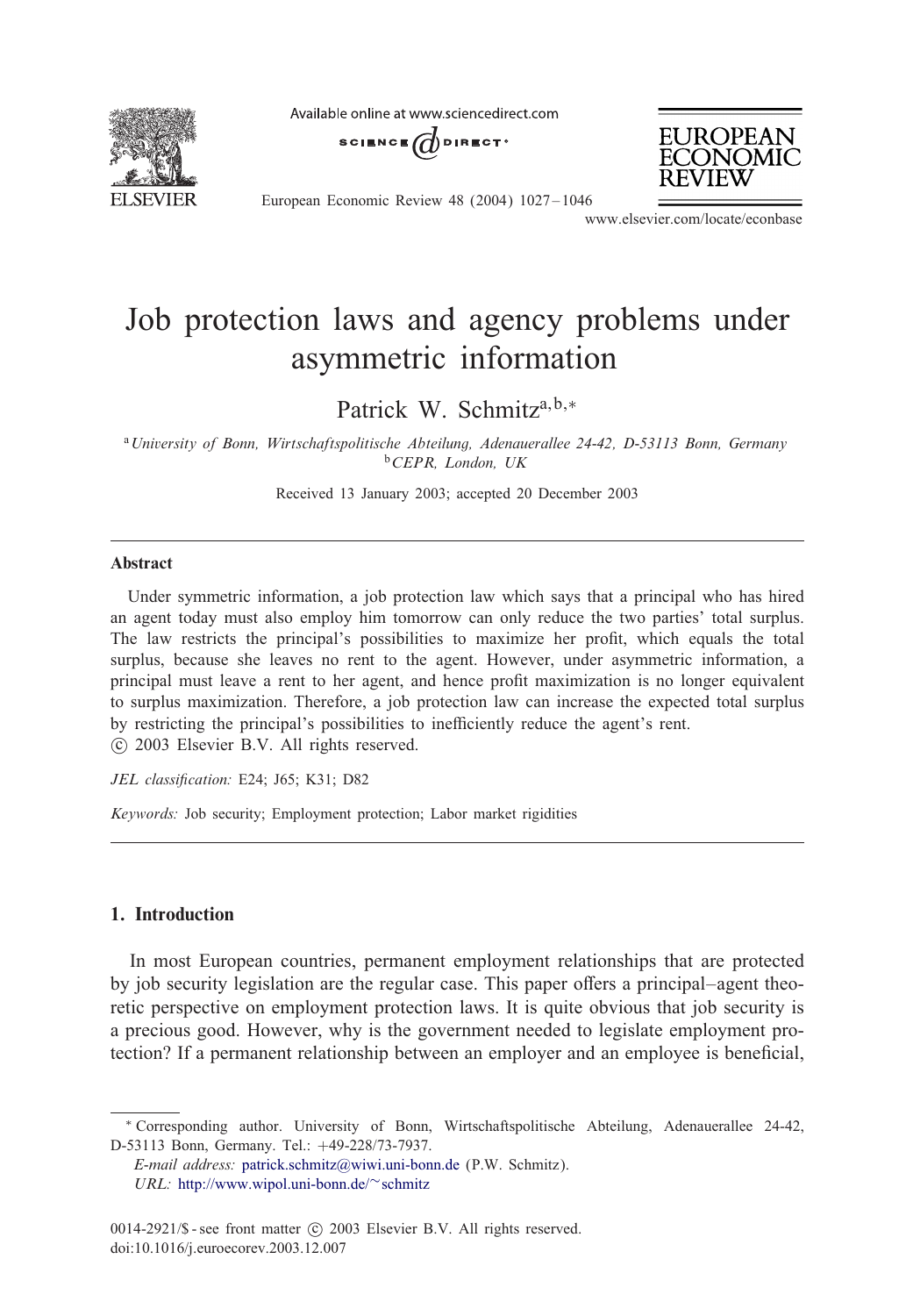### 1028 *P.W. Schmitz / European Economic Review 48 (2004) 1027 – 1046*

say because the employee is risk-averse or needs incentives to invest in firm-specific skills, then the two parties could deliberately write a labor contract that guarantees job security to the employee. How can a job protection law increase welfare over and above the level that can be reached by private contracting? After all, it is merely a restriction on the class of contracts that the two parties may write.<sup>1</sup>

In general, restrictions on the class of contracts that private parties may write can be desirable in the presence of externalities. For instance, welfare can be increased if cartel contracts are prohibited, because such contracts have negative externalities on the consumers, who are not contractual parties. But why should insecure or fixed-term employment contracts be prohibited? A possible reason is that permanent employment relationships have positive external effects that the contractual parties do not internalize.<sup>2</sup> However, in what follows I will not consider any such externalities and instead only focus on the gains from trade that accrue to the employer and the employee.

The main result of the analysis will be that state-mandated employment protection can strictly increase the expected surplus that an employer and an employee together can generate. This will be demonstrated in a simple principal–agent model that does not rely on risk-aversion, incomplete contracts, search frictions, wealth constraints, or limited commitment abilities. Instead, the result will follow immediately from the presence of asymmetric information, which of course is the cornerstone of the principal –agent theory. Under symmetric information, the employer can extract the full gains from trade with the employee. Hence, a law that restricts the class of feasible contracts will reduce not only the employer's profit, but at the same time the total surplus generatedin the employment relationship. In contrast, under asymmetric information the employer must leave an information rent to the employee. This means that the employer's profit is no longer equal to the two parties' total surplus. A job protection law may then decrease the employer's profit but simultaneously increase the total surplus, because it limits the possibilities of the employer to inefficiently dismiss the employee in order to reduce the information rent.<sup>3</sup>

Hence, the present paper illustrates that mandatory employment protection (i.e., a restriction on the class of admissible labor contracts) can be welfare-enhancing, even

 $<sup>1</sup>$  In the present paper, job protection legislation means that an employ[er who hires an employe](#page--1-0)e today is</sup> not allowed to dismiss him tomorrow; i.e., the law imposes prohibitive firing costs. This is to be distinguished from severance payments, which in theory can trivially be undone by the parties, as has been discussed by Lazear (1990).

<sup>&</sup>lt;sup>2</sup> For instance, more mobility could mean that people care less about their neighbors and imply more criminality. Less job security could negatively affect the housing market and the public health system. The fact that job insecurity is health-damaging has e.g. been confirmed by D'Souza et al. (2003), who find a more than threefold increase in odds for depression and anxiety, and a more than twofold increase for physical health problems.

 $3$  It is a standard result that in agency models with asymmetric information the first best is not achieved because the principal implements trade in too few states of the world. This 'downward distortion' for all but the best type is induced because trade is more attractive for a good-type agent who has to be deterred from mimicking a bad type.